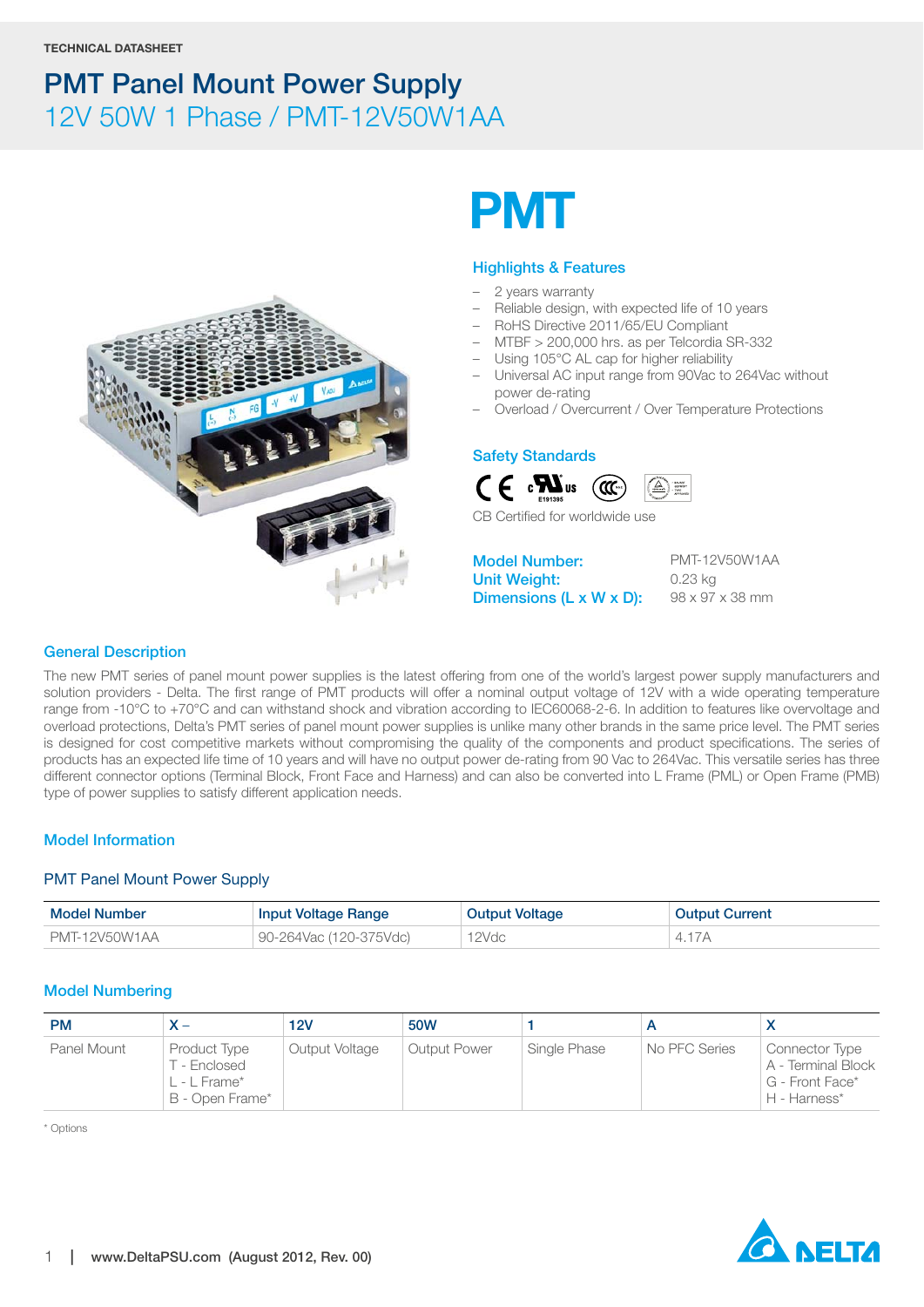#### **Specifications**

#### Input Ratings / Characteristics

| Nominal Input Voltage          | 100-240Vac                             |
|--------------------------------|----------------------------------------|
| Input Voltage Range            | 90-264Vac                              |
| <b>Nominal Input Frequency</b> | 50-60Hz                                |
| <b>Input Frequency Range</b>   | $47 - 63$ Hz                           |
| <b>Input Current</b>           | $<$ 1.10A @ 115Vac, $<$ 0.70A @ 230Vac |
| Efficiency                     | $> 83.0\%$ @ 115Vac & 230Vac           |
| Max Inrush Current             | $<$ 30A @ 115Vac, $<$ 65A @ 230Vac     |
| <b>Power Factor</b>            | $> 0.5 \ @ \ 100$ Vac                  |
| <b>Leakage Current</b>         | $<$ 1 mA @ 240 Vac                     |
|                                |                                        |

#### Output Ratings / Characteristics

| <b>Nominal Output Voltage</b>                         | 12Vdc                                                   |  |
|-------------------------------------------------------|---------------------------------------------------------|--|
| <b>Output Voltage Tolerance</b>                       | $\pm$ 2% (initial set point tolerance)                  |  |
| Output Voltage Adjustment Range                       | 11-14Vdc                                                |  |
| <b>Output Current</b>                                 | 4.17A                                                   |  |
| <b>Output Power</b>                                   | 50W                                                     |  |
| Line Regulation                                       | $0.5\%$ typ. (@ 85-264Vac input, 100% load)             |  |
| <b>Load Regulation</b>                                | $<$ 1% typ. (@ 85-264Vac input, 0-100% load)            |  |
| Residual Ripple / PARD (20MHz)                        | $<$ 150mVpp @ 25 $^{\circ}$ C                           |  |
| <b>Rise Time</b>                                      | $<$ 30ms @ nominal input (100% load, 25 $^{\circ}$ C)   |  |
| Start-up Time                                         | $<$ 2500ms @ nominal input (100% load, 25 $^{\circ}$ C) |  |
| Hold-up Time                                          | $> 16.7$ ms @ 115Vac                                    |  |
| Dynamic Response (Overshoot & Undershoot O/P Voltage) | $\pm$ 5% @ 0-100% load                                  |  |
| <b>Start-up with Capacitive Loads</b>                 | 8,000uF Max                                             |  |
|                                                       |                                                         |  |

#### **Mechanical**

| <b>Case Chassis</b>    | <b>Aluminium</b>             |
|------------------------|------------------------------|
| Case Cover             | SGCC                         |
| Dimensions (L x W x D) | 98 x 97 x 38 mm              |
| Unit Weight            | 0.23 kg                      |
| Indicator              | Green LED (DC OK)            |
| <b>Cooling System</b>  | Convection                   |
| <b>Terminal</b>        | Refer to the Table on Page 7 |
| Wire                   | Refer to the Table on Page 7 |

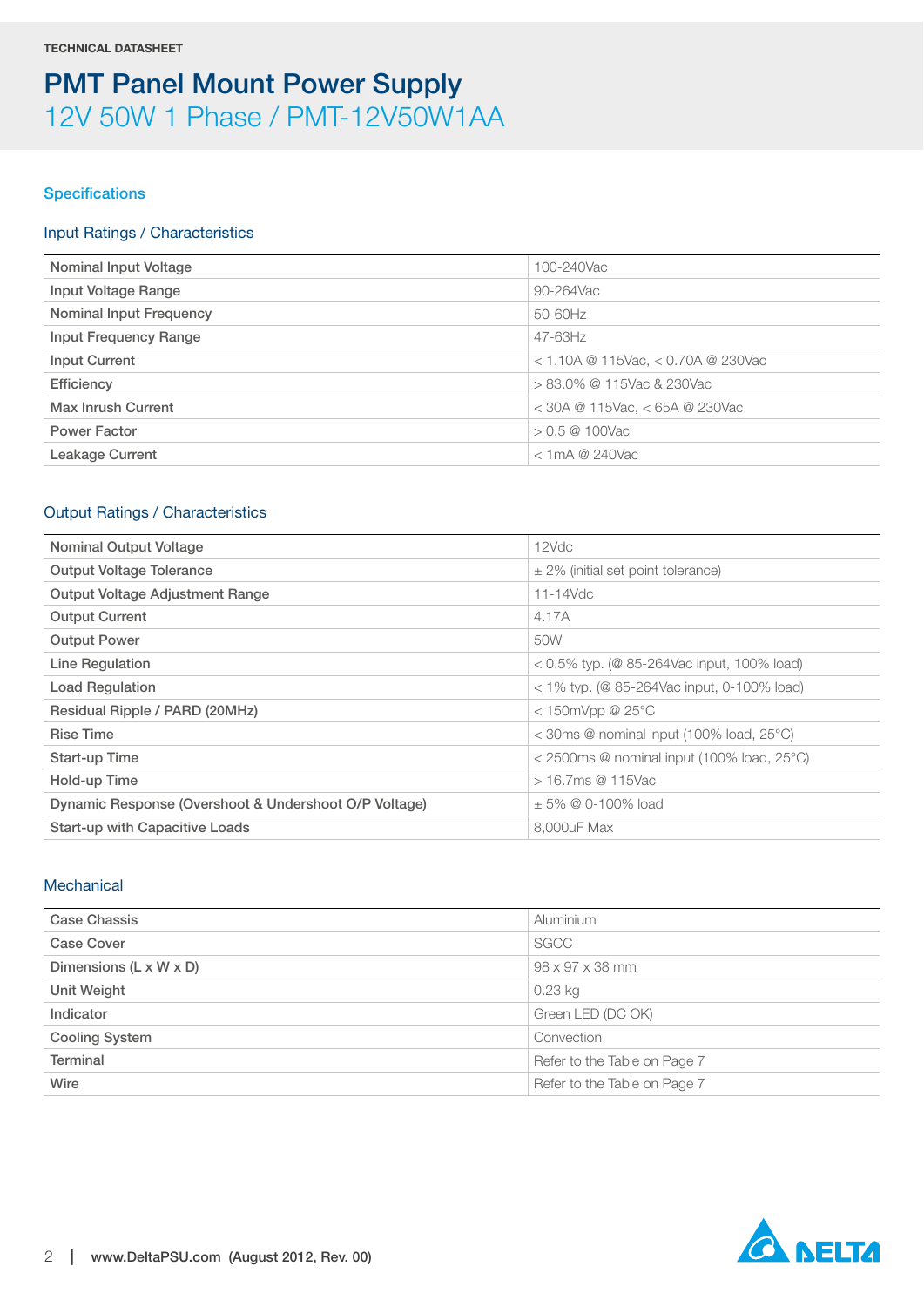#### Environment

| <b>Surrounding Air Temperature</b><br>Operating | $-10^{\circ}$ C to $+70^{\circ}$ C                                                                         |
|-------------------------------------------------|------------------------------------------------------------------------------------------------------------|
| Storage                                         | $-25^{\circ}$ C to $+85^{\circ}$ C                                                                         |
| <b>Power De-rating</b>                          | $>$ 50°C de-rate power by 2.5% / °C                                                                        |
| <b>Operating Humidity</b>                       | $<$ 95% RH (Non-Condensing)                                                                                |
| <b>Operating Altitude</b>                       | 3,000 Meters                                                                                               |
| Shock Test (Non-Operating)                      | IEC60068-2-27, 50G for a duration of 11ms                                                                  |
| <b>Vibration (Operating)</b>                    | IEC60068-2-6, 10Hz to 150Hz @ 25m/S <sup>2</sup> (2.5G peak);<br>90 min per axis for all X, Y, Z direction |
| <b>Bump</b>                                     | IEC60068-2-29; 11ms / 10gn                                                                                 |
| <b>Pollution Degree</b>                         | 2                                                                                                          |
|                                                 |                                                                                                            |

#### <span id="page-2-0"></span>**Protections**

| 16V +10% / -5%, SELV Output, Hicc-up Mode,<br>Non-Latching (Auto-Recovery)      |
|---------------------------------------------------------------------------------|
| > 120% of rated load current, Hicc-up Mode,<br>Non-Latching (Auto-Recovery)     |
| < 75°C Surrounding Air Temperature @ 100% load,<br>Non-Latching (Auto-Recovery) |
| Hicc-up Mode, Non-Latching<br>(Auto-Recovery when the fault is removed)         |
| IPX0                                                                            |
| Class I with PE <sup>*</sup> connection                                         |
|                                                                                 |

\*PE: Primary Earth

#### Reliability Data

| <b>MTBF</b>                   | $>$ 200,000 hrs.                            |
|-------------------------------|---------------------------------------------|
| <b>Expected Cap Life Time</b> | 10 years (115Vac & 230Vac, 50% load @ 40°C) |

#### Safety Standards / Directives

| <b>Electrical Safety</b>                               | CCC, TUV Bauart to EN60950-1, UL/cUL recognized to<br>UL60950-1, CSA C22.2 No. 60950-1, CB scheme to<br>IEC60950-1 |
|--------------------------------------------------------|--------------------------------------------------------------------------------------------------------------------|
| ITE.                                                   | <b>IEC/EN/UL 60950-1</b>                                                                                           |
| <b>CE</b>                                              | In conformance with EMC Directive 2004/108/EC and<br>Low Voltage Directive 2006/95/EC                              |
| <b>Material and Parts</b>                              | RoHS Directive 2011/65/EU Compliant                                                                                |
| <b>Galvanic Isolation</b><br>Input to Output   3.0KVac |                                                                                                                    |
| Input to Ground                                        | 1.5KVac                                                                                                            |
| <b>Output to Ground</b> 0.5KVac                        |                                                                                                                    |

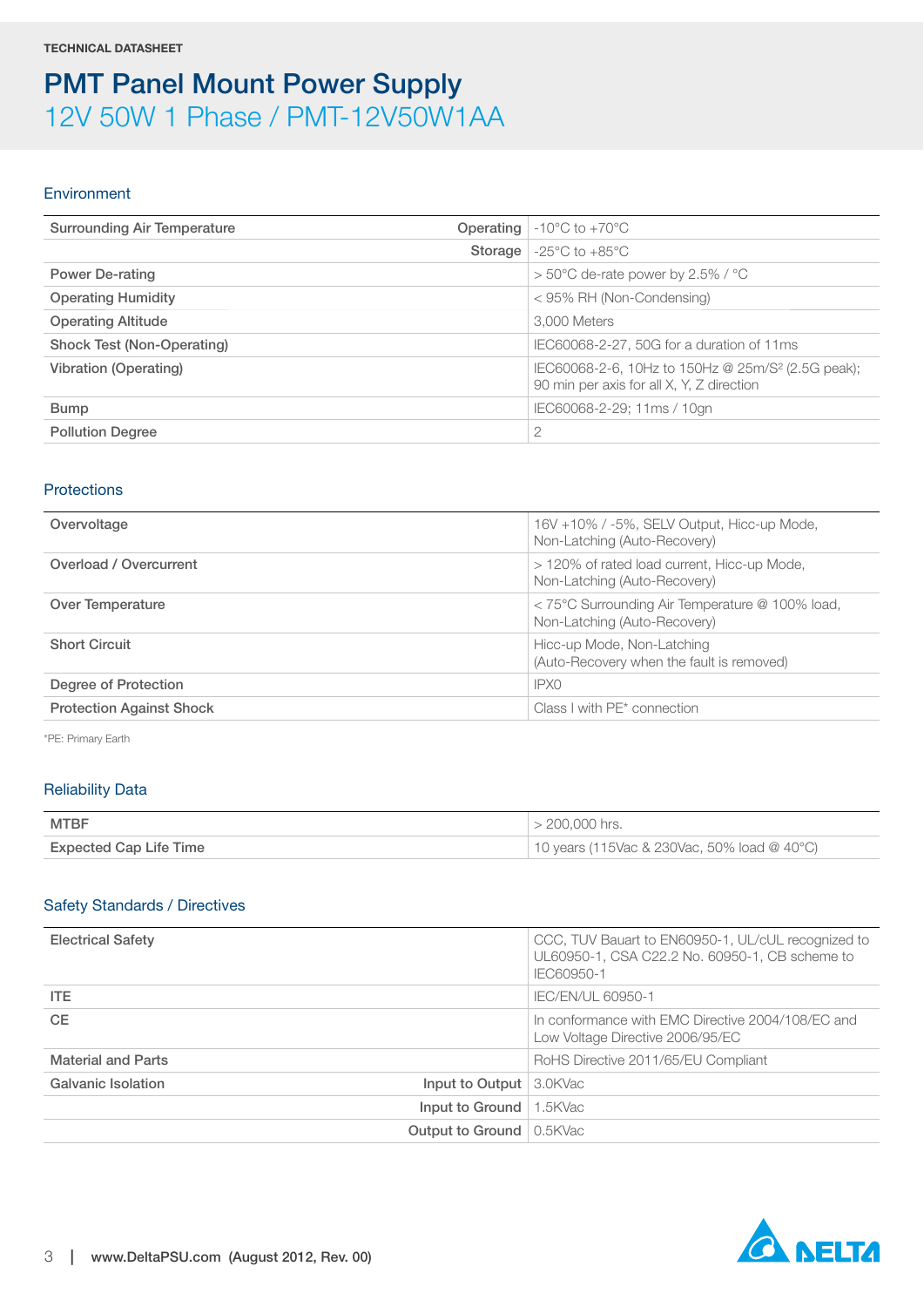#### EMC

| <b>EMC</b> / Emissions                 |             | CISPR22, EN55022, EN55011, FCC Title 47: Class B                                                                        |
|----------------------------------------|-------------|-------------------------------------------------------------------------------------------------------------------------|
| Immunity to                            |             |                                                                                                                         |
| <b>Electrostatic Discharge</b>         |             | <b>EN61000-4-2</b>   Level 4 Criteria $A^{1}$<br>Air Discharge: 15kV<br>Contact Discharge: 8kV                          |
| <b>Radiated Field</b>                  |             | <b>EN61000-4-3</b> Level 3 Criteria $A^{1}$<br>80MHz-1GHz, 10V/M with 1kHz tone / 80% modulation                        |
| <b>Fast Transient / Burst</b>          |             | <b>EN61000-4-4</b>   Level 3 Criteria $A^1$<br>2kV                                                                      |
| Surge                                  |             | <b>IEC61000-4-5</b> Level 3 Criteria $A^{1}$<br>Common Mode <sup>2</sup> : 2kV<br>Differential Mode <sup>3</sup> : 1kV  |
| Conducted                              |             | <b>EN61000-4-6</b> Level 3 Criteria $A^{1}$<br>150kHz-80MHz, 10Vrms                                                     |
| <b>Power Frequency Magnetic Fields</b> | EN61000-4-8 | Level 3 Criteria A <sup>1)</sup><br>10A/Meter                                                                           |
| <b>Voltage Dips</b>                    |             | <b>EN61000-4-11</b> Level 3 Criteria $A^{1}$<br>100% dip; 1 cycle (20ms); Self Recoverable                              |
| Low Energy Pulse Test (Ring Wave)      |             | <b>IEC61000-4-12</b>   evel 3 Criteria $A^1$<br>Common Mode <sup>2)</sup> : 2kV<br>Differential Mode <sup>3</sup> : 1kV |

1) Criteria A: Normal performance within the specification limits

2) Asymmetrical: Common mode (Line to earth)

3) Symmetrical: Differential mode (Line to line)

#### **Block Diagram**



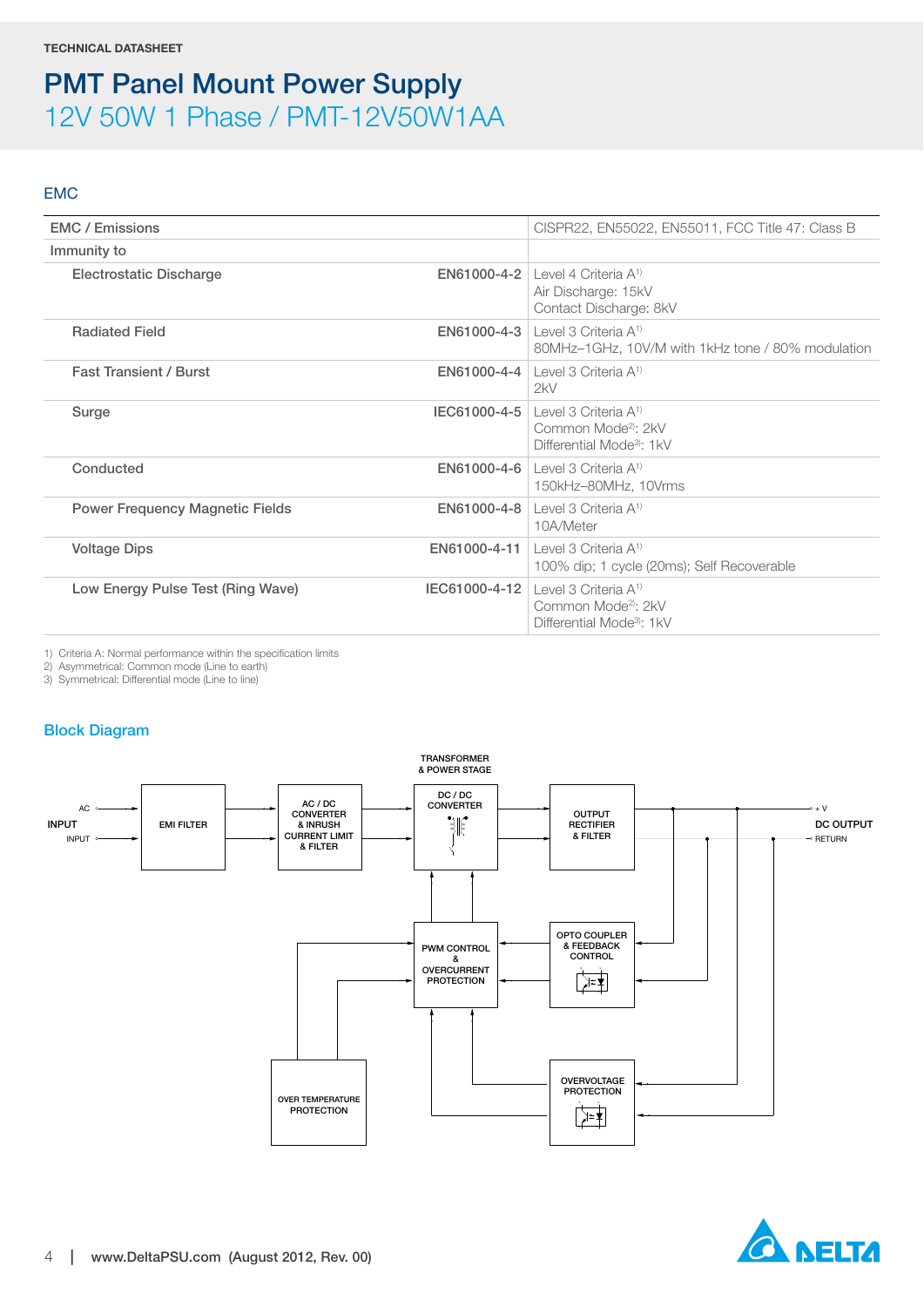#### **Dimensions**

L x W x D: 98 x 97 x 38 mm



#### **Engineering Data**

De-rating





#### Note

- 1. Power supply components may degrade, or be damaged, when the power supply is continuously used outside the shaded region, refer to the graph shown in Fig. 1.1.
- 2. If the output capacity is not reduced when surrounding air temperature >50°C, the device will run into Over Temperature Protection. When activated, the output voltage will go into bouncing mode and will recover when the surrounding air temperature is lowered or the load is reduced as far as necessary to keep the device in working condition.
- 3. If the device has to be mounted in any other orientation, please do not hesitate to contact **info@deltapsu.com** for more details.
- 4. In order for the device to function in the manner intended, it is also necessary to keep a safety distance of 20mm with adjacent units while the device is in operation.
- 5. Depending on the surrounding air temperature and output load delivered by the power supply, the device housing can be very hot!

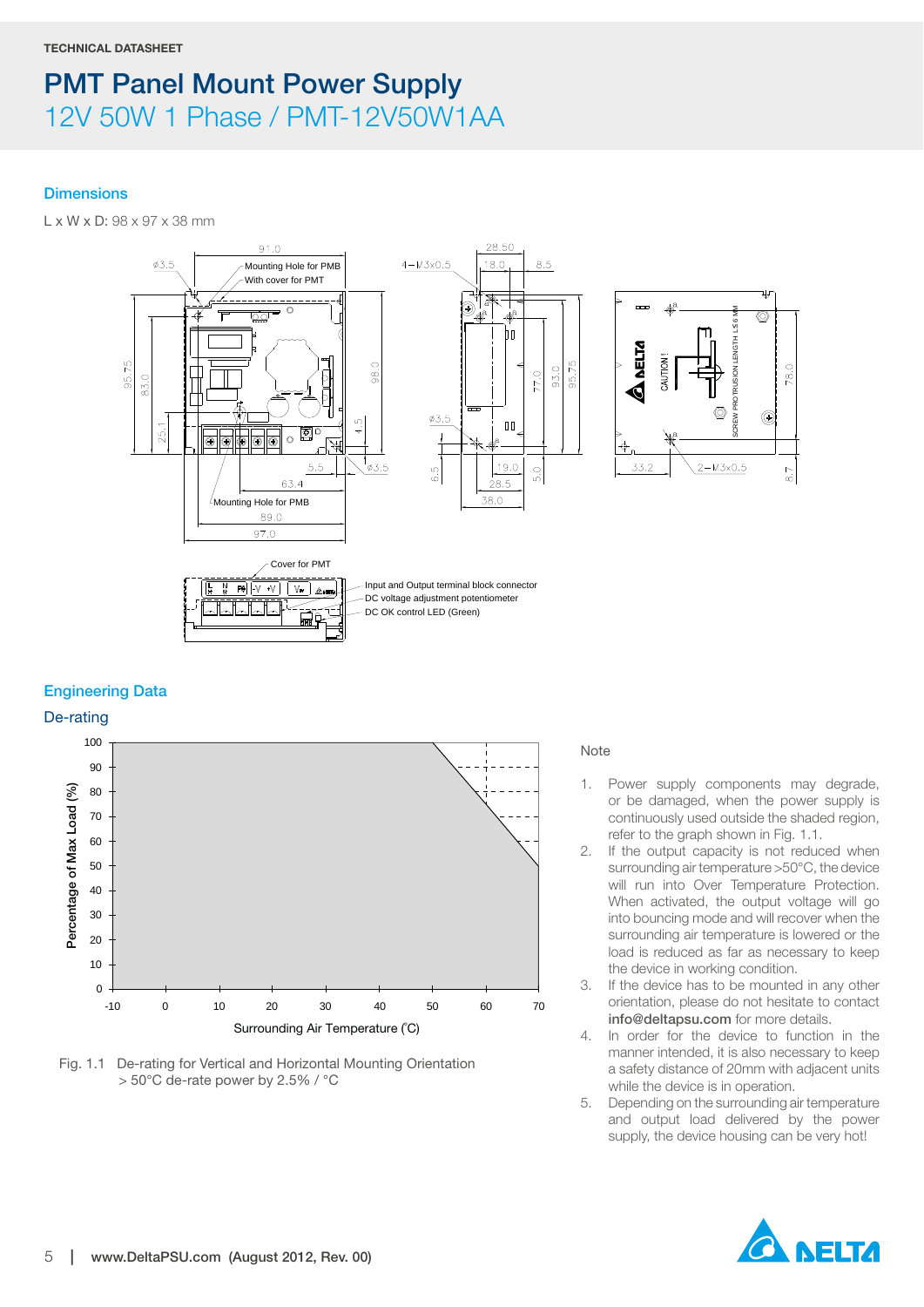#### **TECHNICAL DATASHEET**

### **PMT Panel Mount Power Supply** 12V 50W 1 Phase / PMT-12V50W1AA

#### Output De-rating VS. Input Voltage



■ No output power de-rating for the input voltage from 90Vac to 264Vac

#### **Assembly & Installation**

Mounting holes for power supply assembly onto the mounting surface.

- Ⓐ The power supply shall be mounted on minimum 2 mounting holes using M3 screw minimum 5 mm length.
- Ⓑ This surface belongs to customer's end system or panel where the power supply is mounted.
- Ⓒ Connector







Fig. 2.1 Side Mounting (Vertical) Fig. 2.2 Base Mounting (Vertical) Fig. 2.3 Side Mounting (Horizontal)

#### Improper Installations



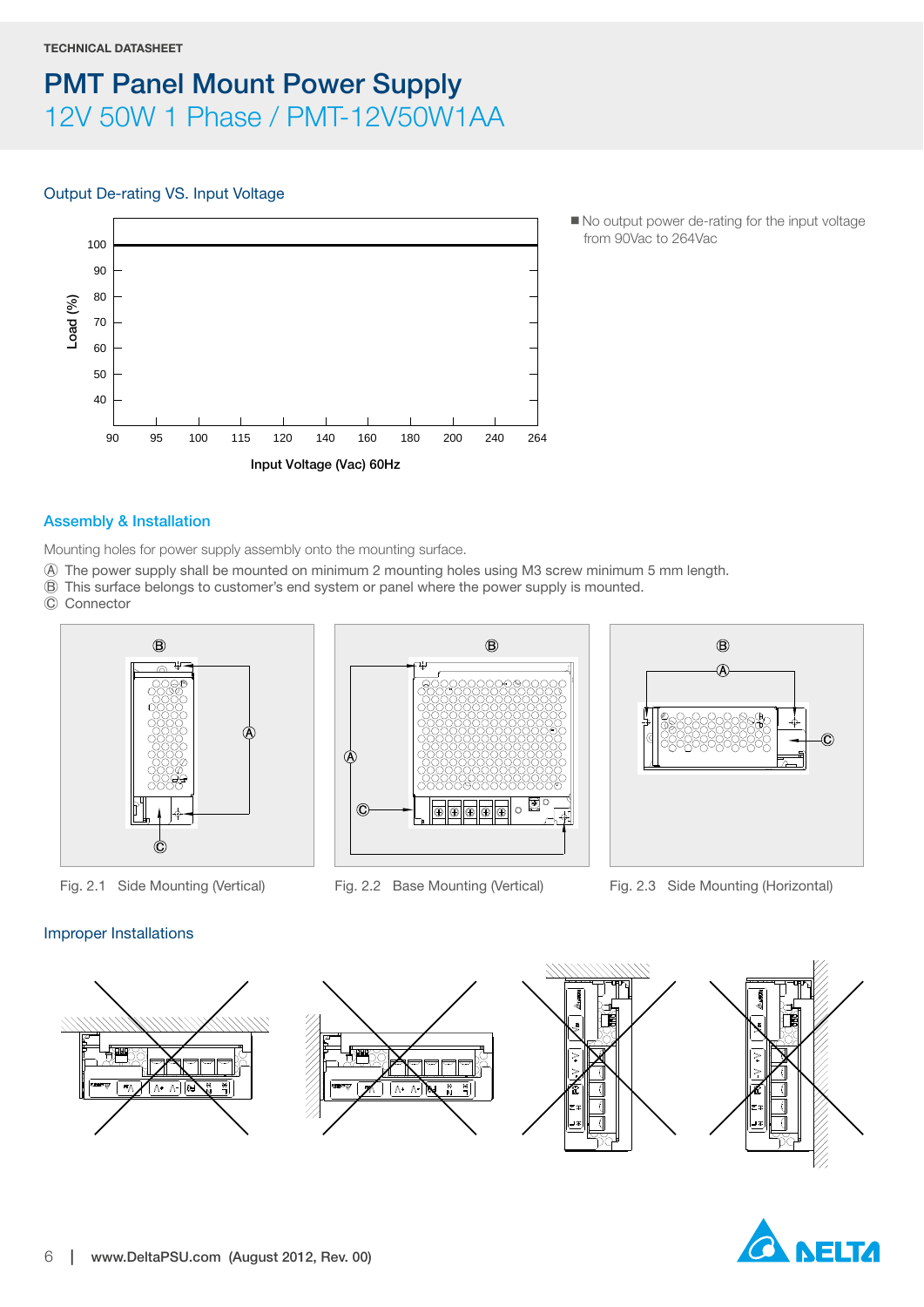

 $\blacksquare$  Only use M3 screw  $\leq$  X mm through the base mounting holes (Refer to the Screw Protrusion Length in the table below). This is to keep a safe distance between the screw and internal components.

#### <span id="page-6-0"></span>Connection & Screw Protrusion Data

|                      |                                | <b>Connector Options</b> |                                  |                 |  |
|----------------------|--------------------------------|--------------------------|----------------------------------|-----------------|--|
| <b>Product Group</b> | Item                           | A - Terminal Block       | G - Front Face*                  | H - Harness*    |  |
| <b>PMT</b>           | <b>AWG</b>                     | $22 - 12$                | $22 - 12$                        | $22 - 18$       |  |
|                      | Torque                         | 13Kgf.cm                 | 13Kgf.cm                         |                 |  |
|                      | Input Connector                | $\overline{\phantom{0}}$ | $\overline{\phantom{0}}$         | B3P5-VH(LF)(SN) |  |
|                      | <b>Output Connector</b>        | $\qquad \qquad -$        | $\overline{\phantom{0}}$         | B2P3-VH(LF)(SN) |  |
|                      | Input Mating Connector         |                          | $\overbrace{\phantom{12322111}}$ | VHR-5N          |  |
|                      | <b>Output Mating Connector</b> | $\qquad \qquad -$        | $\overline{\phantom{0}}$         | VHR-3N          |  |
|                      | Input & Output Terminal        | $\qquad \qquad -$        | $\overline{\phantom{0}}$         | SVH-21T-P1.1    |  |
|                      | Screw Protrusion Length        | 5mm (6mm Max)            | 5mm (6mm Max)                    | 5mm (6mm Max)   |  |
| PML*                 | <b>AWG</b>                     | $22 - 12$                | $22 - 12$                        | $22 - 18$       |  |
|                      | Torque                         | 13Kgf.cm                 | 13Kgf.cm                         |                 |  |
|                      | Input Connector                | $\overline{\phantom{0}}$ | $\qquad \qquad -$                | B3P5-VH(LF)(SN) |  |
|                      | <b>Output Connector</b>        | $\qquad \qquad -$        | $\overbrace{\phantom{12322111}}$ | B2P3-VH(LF)(SN) |  |
|                      | Input Mating Connector         | $\overline{\phantom{0}}$ | $\overline{\phantom{0}}$         | VHR-5N          |  |
|                      | <b>Output Mating Connector</b> | $\qquad \qquad -$        |                                  | VHR-3N          |  |
|                      | Input & Output Terminal        | $\qquad \qquad -$        | $\overline{\phantom{0}}$         | SVH-21T-P1.1    |  |
|                      | Screw Protrusion Length        | 5mm (6mm Max)            | 5mm (6mm Max)                    | 5mm (6mm Max)   |  |
| PMB*                 | <b>AWG</b>                     | $22 - 12$                | $22 - 12$                        | $22 - 18$       |  |
|                      | Torque                         | 13Kgf.cm                 | 13Kgf.cm                         |                 |  |
|                      | Input Connector                | $\overline{\phantom{0}}$ | $\overline{\phantom{0}}$         | B3P5-VH(LF)(SN) |  |
|                      | Output Connector               |                          | $\overline{\phantom{0}}$         | B2P3-VH(LF)(SN) |  |
|                      | Input Mating Connector         | $\overline{\phantom{0}}$ |                                  | VHR-5N          |  |
|                      | Output Mating Connector        | $\qquad \qquad -$        | $\overline{\phantom{0}}$         | VHR-3N          |  |
|                      | Input & Output Terminal        | $\qquad \qquad -$        | $\overline{\phantom{m}}$         | SVH-21T-P1.1    |  |
|                      | <b>Screw Protrusion Length</b> | 5mm                      | 5mm                              | 5mm             |  |

\* Options

– **To ensure sufficient convection cooling, always maintain a safety distance of 20mm with adjacent units while the device is in operation.**

– The device is not recommended to be placed on low thermal conductive surfaces, for example, plastics.

– Prevent any foreign metal, particles or conductors to enter the device through the openings during installation. It can cause: - Electric shock; Safety hazard; Fire; Product failure.

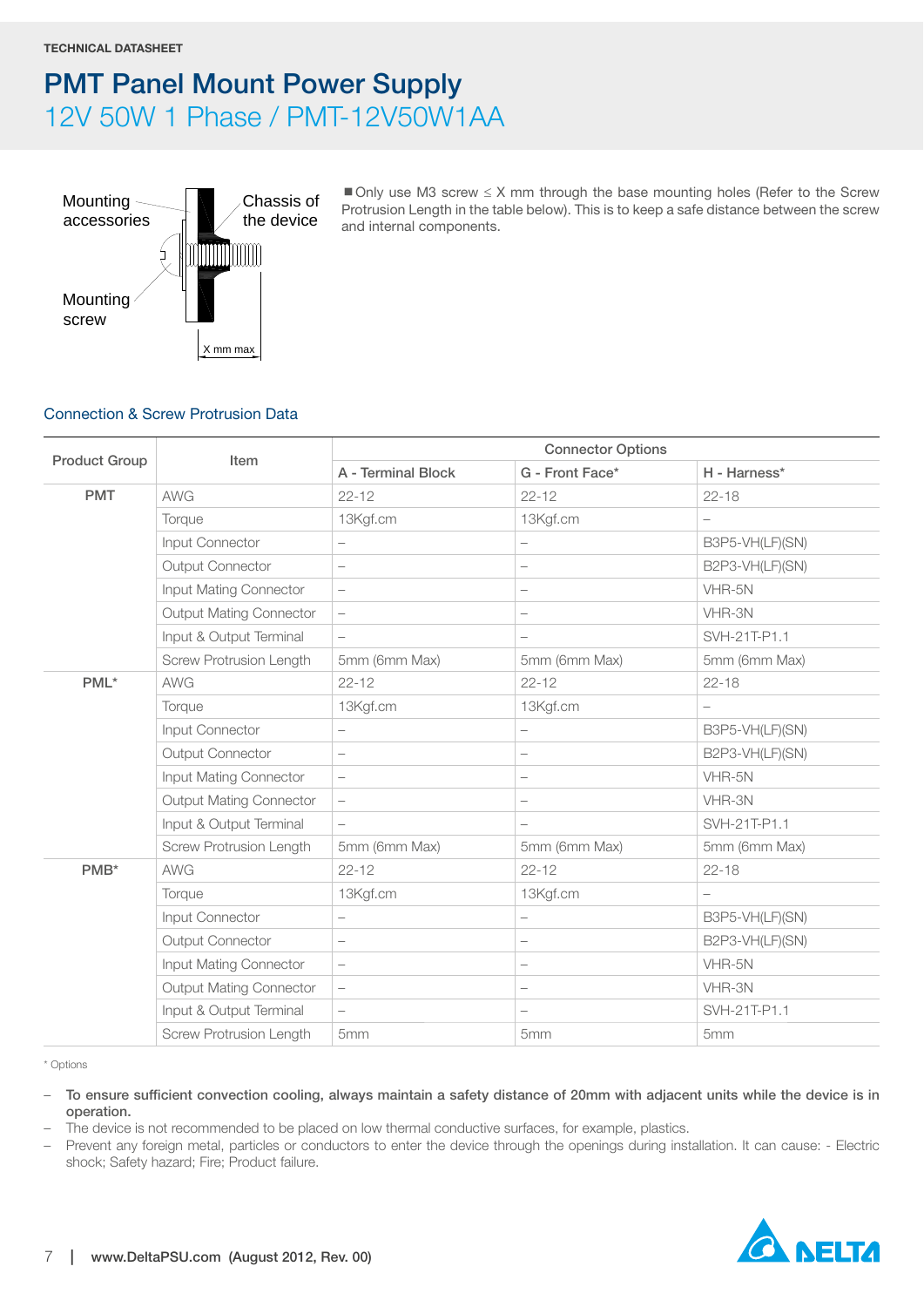#### **Functions**

#### Start-up Time

The time required for the output voltage to reach 90% of its set value, after the input voltage is applied.

#### Rise Time

The time required for the output voltage to change from 10% to 90% of its set value.

#### Hold-up Time

Hold up time is the time when the AC input collapses and output voltage retains regulation for a certain period of time. The time required for the output to reach 95% of its set value, after the input voltage is removed.

■ Graph illustrating the Start-up Time, Rise Time, and Hold-up Time



#### Inrush Current

Inrush current is the peak, instantaneous, input current measured; and, occurs when the input voltage is first applied. For AC input voltages, the maximum peak value of inrush current will occur during the first half cycle of the applied AC voltage. This peak value decreases exponentially during subsequent cycles of AC voltage.



The power supply output voltage will remain within  $\pm 5\%$  of its steady state value, when subjected to a step load from 0 to 100% of its rated current.





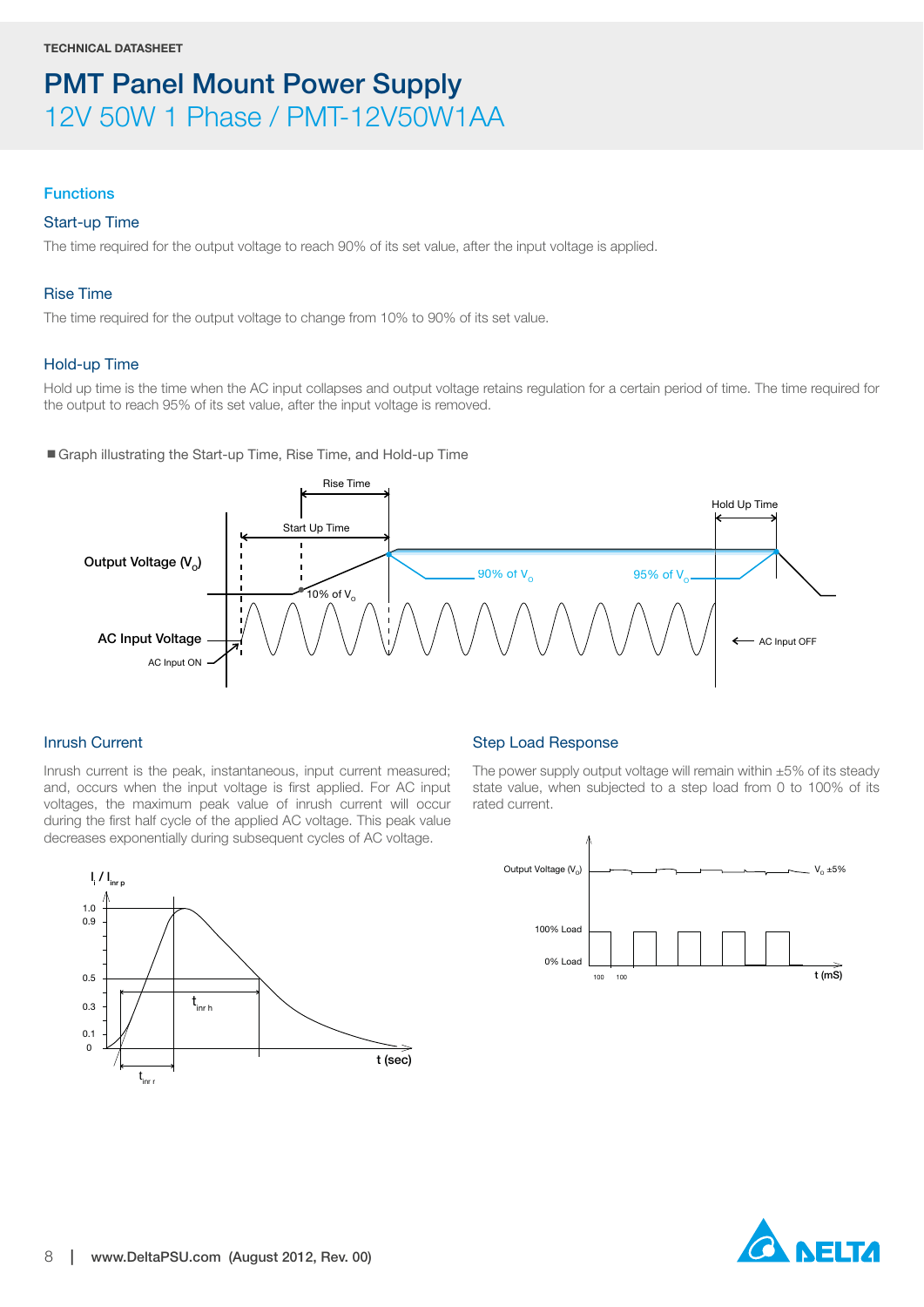#### Overload & Overcurrent Protections

The power supply's Overload (OLP) and Overcurrent (OCP) Protections will be activated when output current exceeds 150% of I<sub>o</sub> (Max load). In such occurrence, the  $V_{\alpha}$  will start to droop and once the power supply has reached its maximum power limit, the protection is activated and the power supply will go into "Hiccup mode" (Auto-Recovery). The power supply will recover once the fault condition of the OLP and OCP is removed and  $I_0$  is back within the specifications.

removed.



Overvoltage Protection

The power supply's overvoltage circuit will be activated when its internal feedback circuit fails. The output voltage shall not exceed its specifications defined on [Page 3](#page-2-0) under "[Protections"](#page-2-0).



#### Short Circuit Protection

The power supply's output OLP/OCP function also provides protection against short circuits. When a short circuit is applied, the output current will operate in "Hiccup mode", as shown in the illustration in the OLP/OCP section on this page. The power supply will return to normal operation after the short circuit is removed.

Over Temperature Protection

As mentioned above, the power supply also has Over Temperature Protection (OTP). This is activated when the overload condition persists for an extended duration and the output current is below the overload trigger point but >100% load. In the event of a higher operating condition at 100% load, the power supply will run into OTP when the surrounding air temperature is >80°C. When activated, the output voltage will go into bouncing mode until the operating surrounding air temperature drops to 50°C or output capacity is reduced as recommended in the de-rating graph.

Additionally, if the  $I_0$  is <150% but >100% for a prolong period of time (depending on the load), the Over Temperature Protection (OTP) will be activated due to high temperature on critical components. The power supply will then go into "Hiccup mode" until the fault is